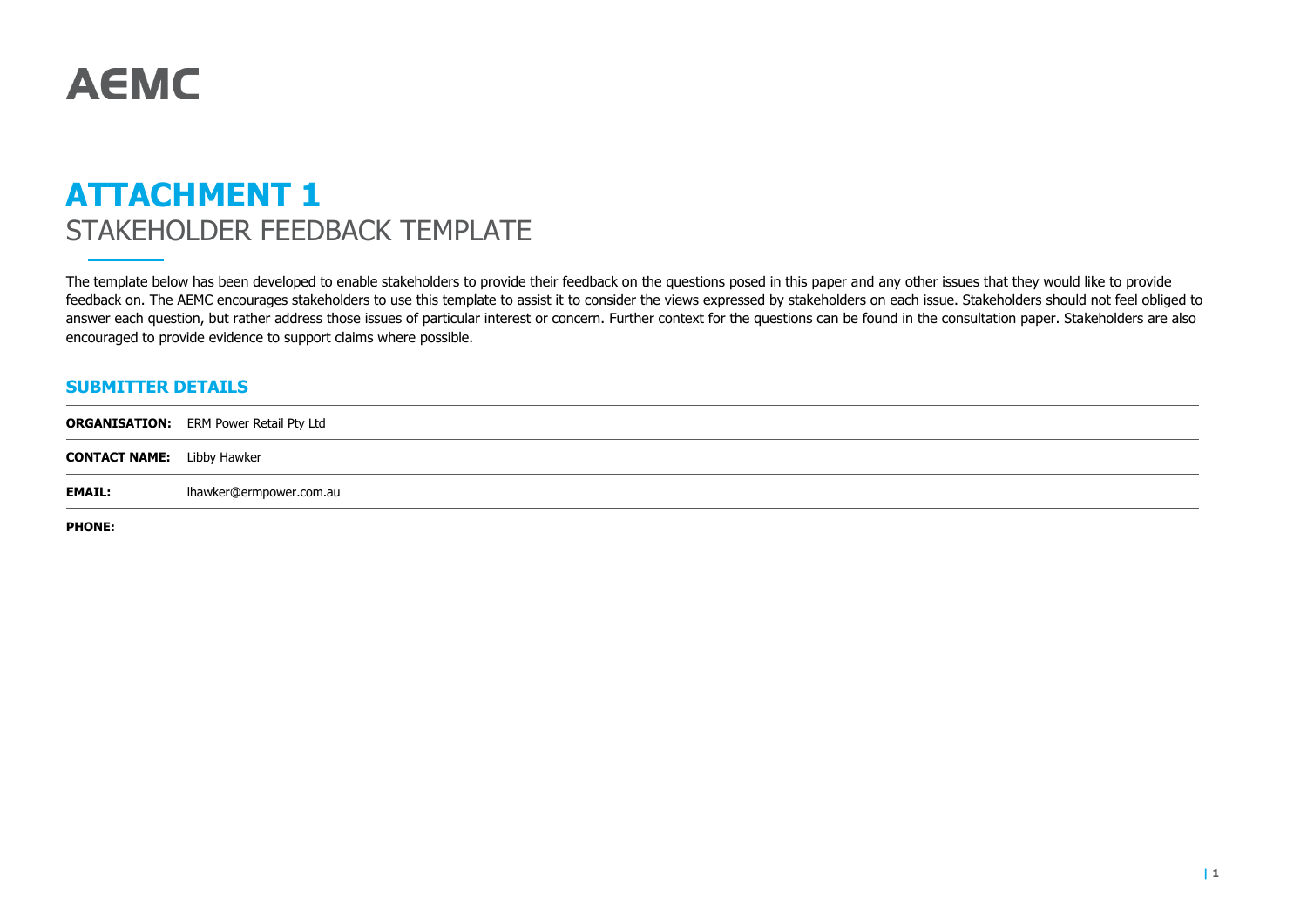## **CHAPTER 5** – SECTION 5.1 – ISSUE IDENTIFIED BY EWON

| 1. Do stakeholders agree that requirements for<br>medical confirmation to be resubmitted deter life<br>support customers from changing premises or<br>retailer? If so, what are the main barriers or costs<br>that may deter switching activity by life support<br>customers?                     | We have no evidence to suggest that this is an issue. ERM Power retails only to business customers and commonly the sites<br>that require life support are those such as nursing homes and long term stay hospitals. The Rules currently do not<br>contemplate the requirement for multiple life support equipment users at the one site, typical of these businesses. Although<br>we have not had issues with customers unwilling to supply medical confirmation forms due to switching and cost of gaining<br>medical confirmation, we have experienced issues with customers unwilling to provide completed forms as it is deemed the<br>process is unsuitable for them. This is because at these businesses, the residents who require life support may change<br>frequently, and the need for medical confirmation is seen as superfluous when it for a medical facility.<br>Customers typically do not switch less than annually, and it would be reasonable to assume that customers would be in<br>contact with a medical practitioner within that period to obtain the required confirmation. |
|---------------------------------------------------------------------------------------------------------------------------------------------------------------------------------------------------------------------------------------------------------------------------------------------------|--------------------------------------------------------------------------------------------------------------------------------------------------------------------------------------------------------------------------------------------------------------------------------------------------------------------------------------------------------------------------------------------------------------------------------------------------------------------------------------------------------------------------------------------------------------------------------------------------------------------------------------------------------------------------------------------------------------------------------------------------------------------------------------------------------------------------------------------------------------------------------------------------------------------------------------------------------------------------------------------------------------------------------------------------------------------------------------------------------|
| 2. What is the appropriate allocation of<br>responsibility between life support customers<br>and businesses with respect to the<br>resubmission of medical confirmation?                                                                                                                          | It is our view that customers are best placed to manage the submission of life support medical confirmation and use that<br>opportunity to ensure that all details are up to date and accurate. It should remain the customers responsibility to ensure<br>that the site is registered through confirming the requirement via the form and that the information that substantiates the<br>life support is accurate and complete.<br>We have a concern that customers' privacy, including the disclosure of sensitive information would be at risk by sending<br>Medical Confirmation forms between Retailers.                                                                                                                                                                                                                                                                                                                                                                                                                                                                                          |
| 3. How do retailers and DNSPs record, share,<br>use and maintain life support information in<br>practice?                                                                                                                                                                                         | Through B2B processes.                                                                                                                                                                                                                                                                                                                                                                                                                                                                                                                                                                                                                                                                                                                                                                                                                                                                                                                                                                                                                                                                                 |
| 4. Are there any other obligations imposed on<br>retailers, DNSPs or customers relating to life<br>support outside of the NERR (for example<br>under jurisdictional concession schemes)? If<br>so, what are those obligations and how do<br>they interact with the obligations under the<br>NERR? | N/A ERM Power retails to business customers only                                                                                                                                                                                                                                                                                                                                                                                                                                                                                                                                                                                                                                                                                                                                                                                                                                                                                                                                                                                                                                                       |
| 5. Do stakeholders agree with the Commission's<br>description of scenarios where life support<br>customers may be required to resubmit                                                                                                                                                            |                                                                                                                                                                                                                                                                                                                                                                                                                                                                                                                                                                                                                                                                                                                                                                                                                                                                                                                                                                                                                                                                                                        |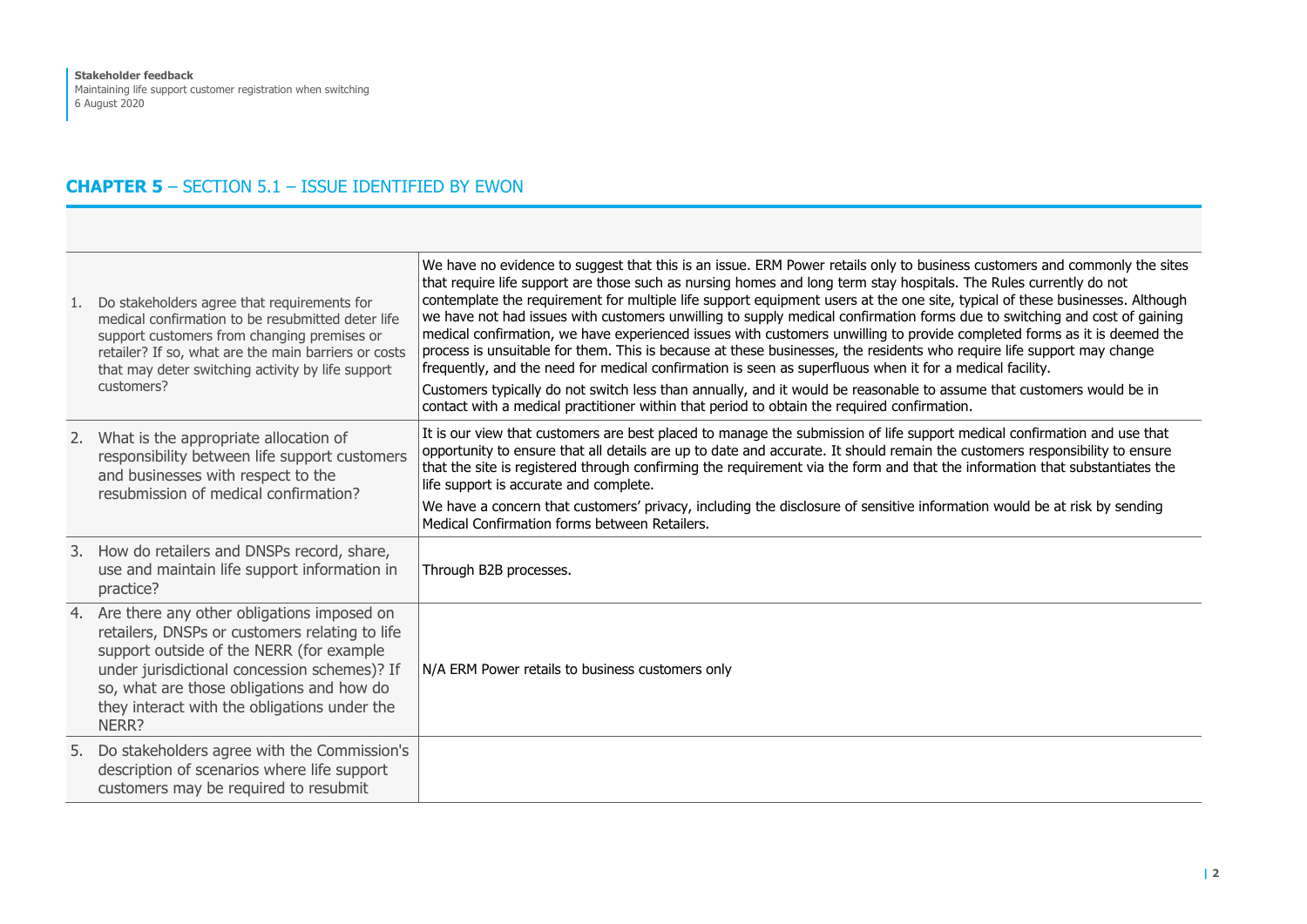#### **Stakeholder feedback** Maintaining life support customer registration when switching 6 August 2020

| medical confirmation? Should additional<br>scenarios be contemplated?                                                                                                                   |                                                                                                                                                                                                                                                                                                      |
|-----------------------------------------------------------------------------------------------------------------------------------------------------------------------------------------|------------------------------------------------------------------------------------------------------------------------------------------------------------------------------------------------------------------------------------------------------------------------------------------------------|
| 6. What are the costs and benefits of rule<br>125(14) relating to life support<br>deregistration? Are there risks that life<br>support customers will be deregistered<br>inadvertently? | Under rule 125(14), a DNSP may initiate a deregistration process for life support customers that have switched retailers but<br>have not moved premises where the retailer is the RPO. We suggest that the DNSP should keep the life support registration<br>open and active rather than deregister. |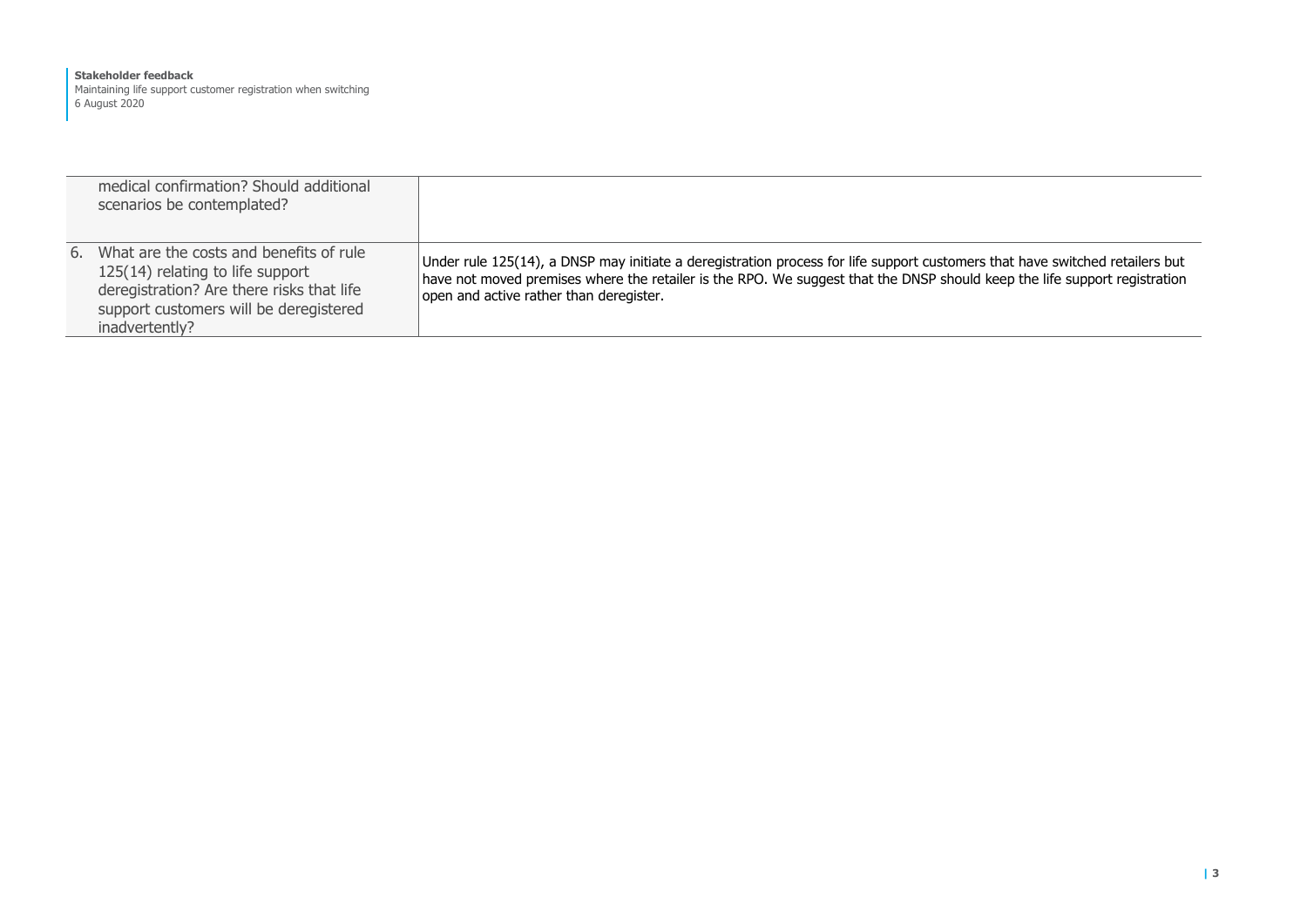## **CHAPTER 5** – SECTION 5.2. – ISSUE MATERIALITY

| 1. What are the short and long term impacts<br>(financial and other) on life support<br>customers of higher barriers for engagement<br>in the retail market?                    | We do not consider that the requirement for providing a medical confirmation would be a material barrier. We have no<br>evidence of complaints to suggest that this is an issue.                                                                                                    |
|---------------------------------------------------------------------------------------------------------------------------------------------------------------------------------|-------------------------------------------------------------------------------------------------------------------------------------------------------------------------------------------------------------------------------------------------------------------------------------|
| 2. What are stakeholder views with respect to<br>the difficulty and costs of customers securing<br>medical confirmation when they change<br>premises or retailer?               |                                                                                                                                                                                                                                                                                     |
| 3. What quantitative or qualitative evidence do<br>stakeholders have with respect to the issue<br>raised by EWON that may clarify its<br>materiality?                           | We do not consider that the requirement for providing a medical confirmation would be a material barrier. We have no<br>evidence of complaints to suggest that this is an issue. We believe EWON should substantiate the number of complaints per<br>year that pertains this issue. |
| 4. Do stakeholders think there are any risks that<br>customers may be incorrectly deregistered<br>with switching or moving? What processes<br>are in place to reduce any risks? |                                                                                                                                                                                                                                                                                     |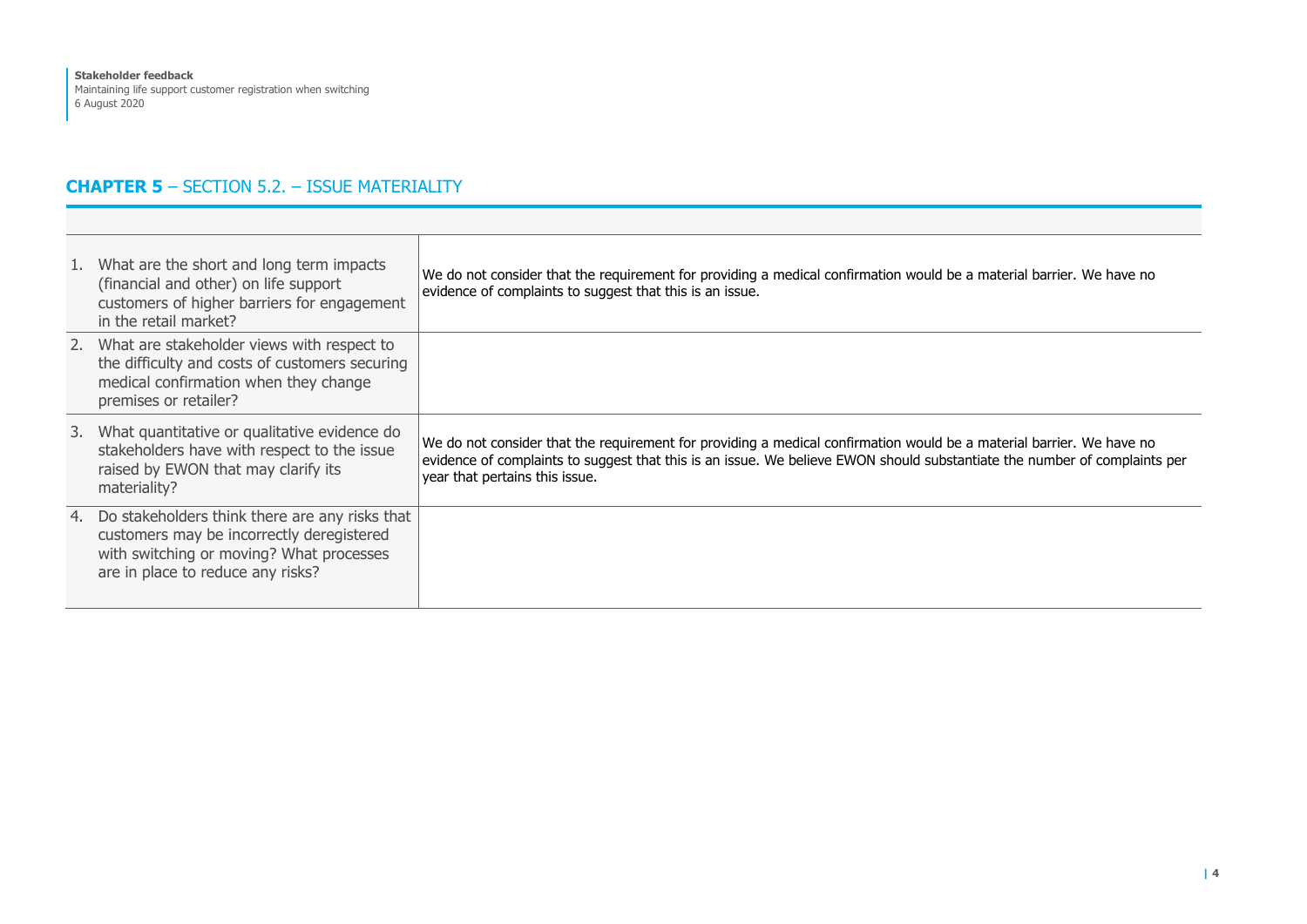## **CHAPTER 5** – SECTION 5.3 – PROPOSED SOLUTIONS

| 1. What are stakeholder views on sharing of<br>medical confirmation forms between<br>businesses as proposed by EWON? Would<br>this solution address the issue raised by<br>EWON? | If the Rules are changed to make retailers responsible for sending a customer's completed form to another retailer, the risk<br>of missing the registration may be heightened - we strongly believe customers need to take responsibility for submitting a<br>completed form to their new retailer. It will also add complexity to the process, when forms may be incomplete or missing<br>and incoming retailers not having any control over the quality of information exchanged.<br>Note some customers never return a completed medical form albeit numerous reminders and prompts from the retailer. It is<br>up to the retailer as to whether a deregistration occurs, or the retailer may minimise the risk of deregistration by keeping the<br>customer as life support albeit whilst a medical form remains pending in the longer term. This situation makes the proposed<br>rule unworkable and heightens retailer's risk when there is no medical confirmation form to provide to the new retailer. The<br>retailer's discretion to keep a customer register for life support albeit without receiving the medical confirmation must be<br>maintained so that retailers can adequately manage any risks around deregistration. |
|----------------------------------------------------------------------------------------------------------------------------------------------------------------------------------|-------------------------------------------------------------------------------------------------------------------------------------------------------------------------------------------------------------------------------------------------------------------------------------------------------------------------------------------------------------------------------------------------------------------------------------------------------------------------------------------------------------------------------------------------------------------------------------------------------------------------------------------------------------------------------------------------------------------------------------------------------------------------------------------------------------------------------------------------------------------------------------------------------------------------------------------------------------------------------------------------------------------------------------------------------------------------------------------------------------------------------------------------------------------------------------------------------------------------------------------|
| 2. What are the costs and benefits of the<br>solution proposed by EWON?                                                                                                          | We expect the costs to be high due to:<br>System changes to support B2B confirmation of medical forms<br>$\bullet$<br>Additional processes to ensure form information is exchanged<br>$\bullet$<br>Additional correspondence to cover Privacy obligations for collection of information (note retailers have an obligation<br>to notify a customer of APP matters - currently this may be disclosed on the retailer's own form).<br>Dealing with exceptions - such as information/content missing etc<br>$\bullet$<br>It is our view that the costs will greatly outweigh the benefits given the materiality of the issue to us is extremely low (no<br>incidents of complaints)                                                                                                                                                                                                                                                                                                                                                                                                                                                                                                                                                          |
| 3. What life support information should be<br>shared between businesses as part of<br>EWON's solution? How could this information<br>be most efficiently shared?                 | We suggest that information exchanged should not be relied upon and customers should be obliged to submit forms<br>confirming the most up to date and accurate information.                                                                                                                                                                                                                                                                                                                                                                                                                                                                                                                                                                                                                                                                                                                                                                                                                                                                                                                                                                                                                                                               |
| 4. What are stakeholder views on the two<br>alternative pathways proposed by EWON?<br>Would these address the issue raised by<br>EWON?                                           | The proposal of a universal medical confirmation form which is accepted by all businesses and that can be re-utilised without<br>it being necessary to visit a medical practitioner may be impractical and lead to greater costs as retailers must meet<br>compliance with Privacy obligations when collecting information - this presently may be detailed on the current form and<br>bespoke to the individual retailer. The current process also ensures that the details are up to date and accurate.                                                                                                                                                                                                                                                                                                                                                                                                                                                                                                                                                                                                                                                                                                                                 |
| 5. Are there additional solutions that the<br>Commission should consider to in order to<br>address the issue?                                                                    | Customers may currently be utilising telehealth which is in place to minimise the risk from the COVID pandemic. We suggest<br>that this has reduced the costs for accessing medical appointments at present. It would seem reasonable the medical                                                                                                                                                                                                                                                                                                                                                                                                                                                                                                                                                                                                                                                                                                                                                                                                                                                                                                                                                                                         |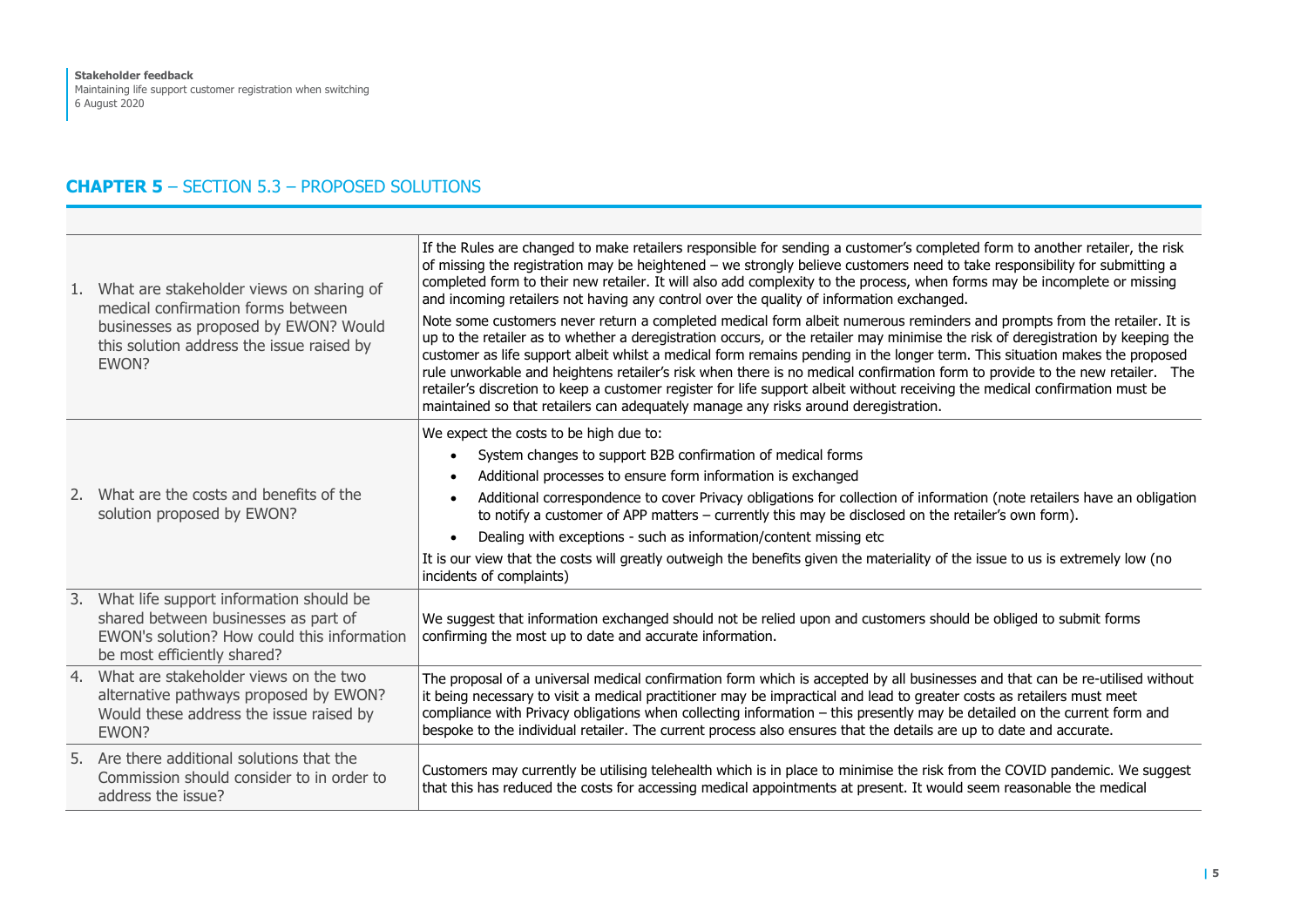**Stakeholder feedback** Maintaining life support customer registration when switching 6 August 2020

| practitioners may confirm customer requirements based on medical records and without the need for physical appointments<br>even if telehealth is unavailable. |
|---------------------------------------------------------------------------------------------------------------------------------------------------------------|
|                                                                                                                                                               |